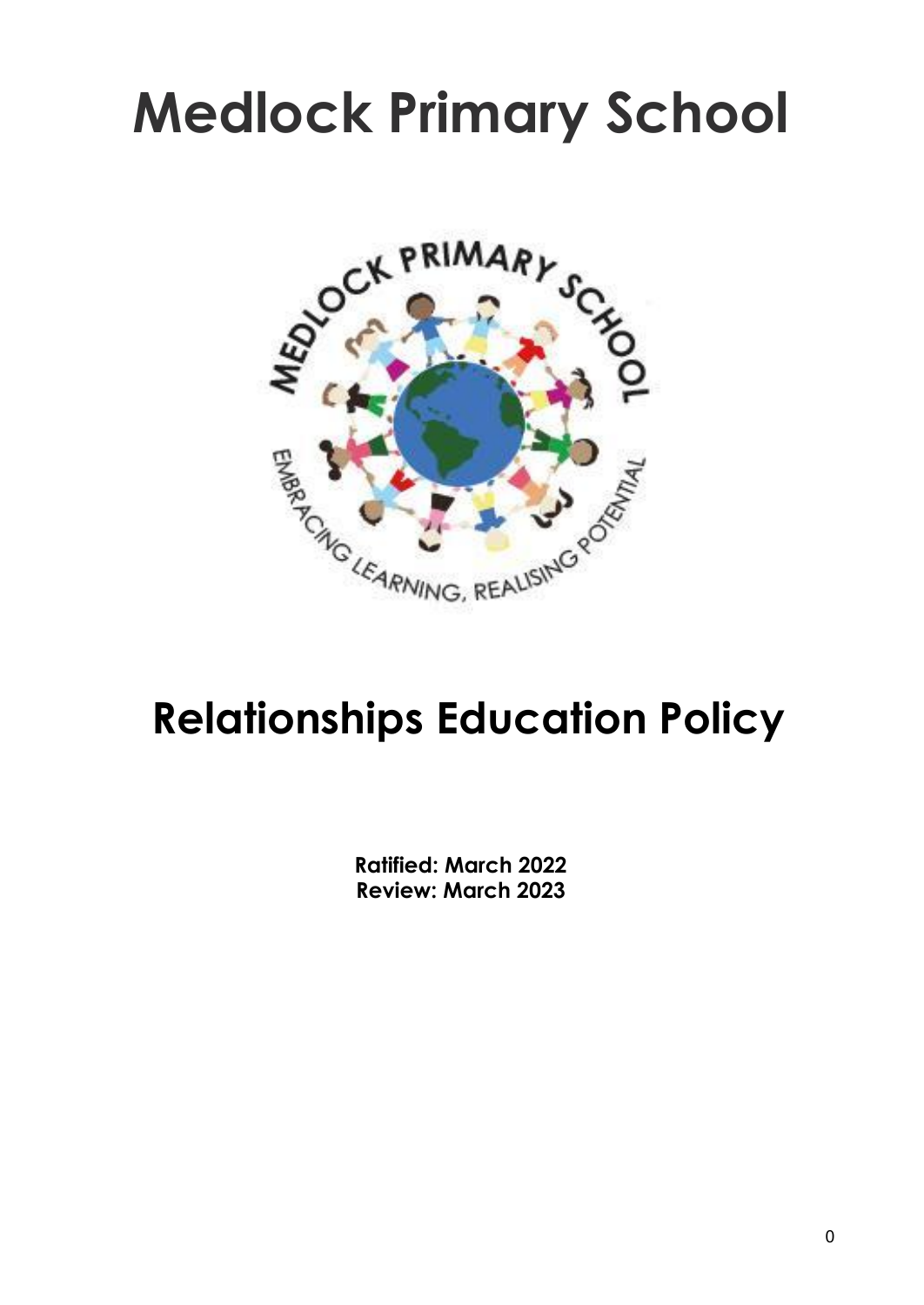# **Contents**

- 1. Aims 2
- 2. Statutory requirements 2
- 3. Policy development 2
- 4. Definition 2
- 5. Curriculum 4
- 6. Delivery of Relationships Education 4
- 7. Roles and responsibilities 4
- 8. Parents' right to withdraw 5
- 10. Monitoring arrangements 5

Appendix 1: Curriculum map 6

Appendix 2: Medlock Primary School letter to parents issued every summer term 7

Appendix 3: National Curriculum for Science 8

Appendix 4: School expectations 9

Appendix 5: British values 10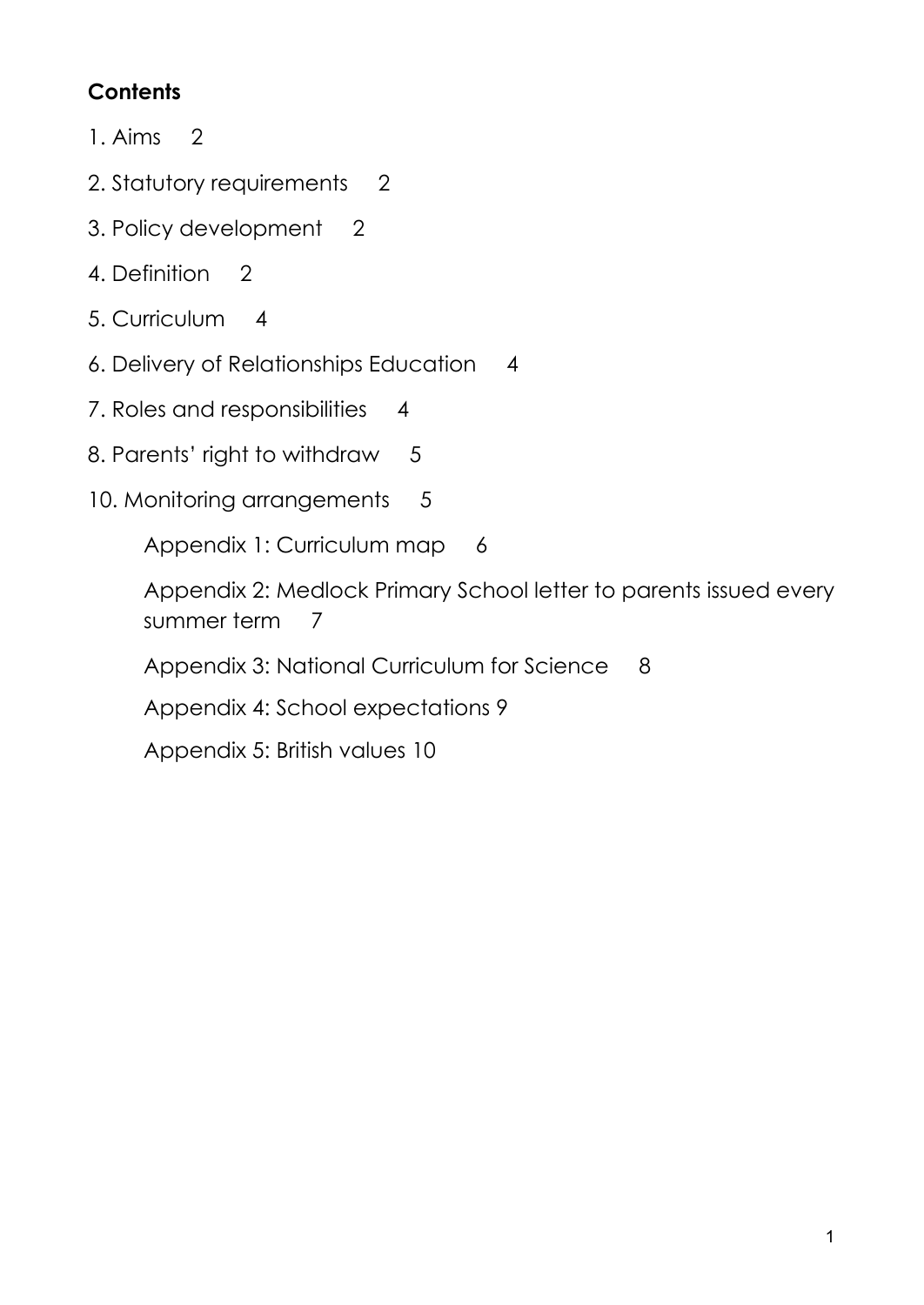#### **1. Aims**

The aims of relationships education at Medlock Primary School are to:

- Provide a framework in which sensitive discussions can take place:
- Help pupils develop feelings of self-respect, confidence and empathy:
- Create a positive platform for open discussions about the nature of relationships, their purpose and the roles taken in them:
- Understand and recognise the many forms a relationship can take:
- Understand all relationships are mutual and consensual:
- Place relationships within the context of the Medlock School Expectations:
- Discuss relationships within the context of the 5 British Values.

### **2. Statutory requirements**

As a maintained primary school we must provide relationships education to all pupils as per section 34 of the Children and Social work act 2017.

In teaching Relationships Education, we must have regard to guidance issued by the secretary of state as outlined in section 403 of the Education Act 1996.

At Medlock Primary School we teach Relationships Education as set out in this policy.

### **3. Policy development**

Our curriculum scheme of work follows the Manchester Healthy Schools' IMatters curriculum. It outlines the ages in which aspects of relationship and sex education is taught ensuring that it is age appropriate. The IMatters curriculum was written to reflect the diverse and inclusive community that is the City of Manchester. The policy was shared with governors before ratification.

## **4. Definition**

We define 'relationships education' as learning:

- Accurate and age-appropriate skills, exploring values and attitudes, developing skills to enable them to build positive, respectful relationships, enabling them to lead fulfilling, happy lives with particular reference to friendships, family relationships and relationships with other children and adults.
- Respect for others in terms of understanding their and others' boundaries in play.
- How to stay safe on and offline in the digital world in which they live.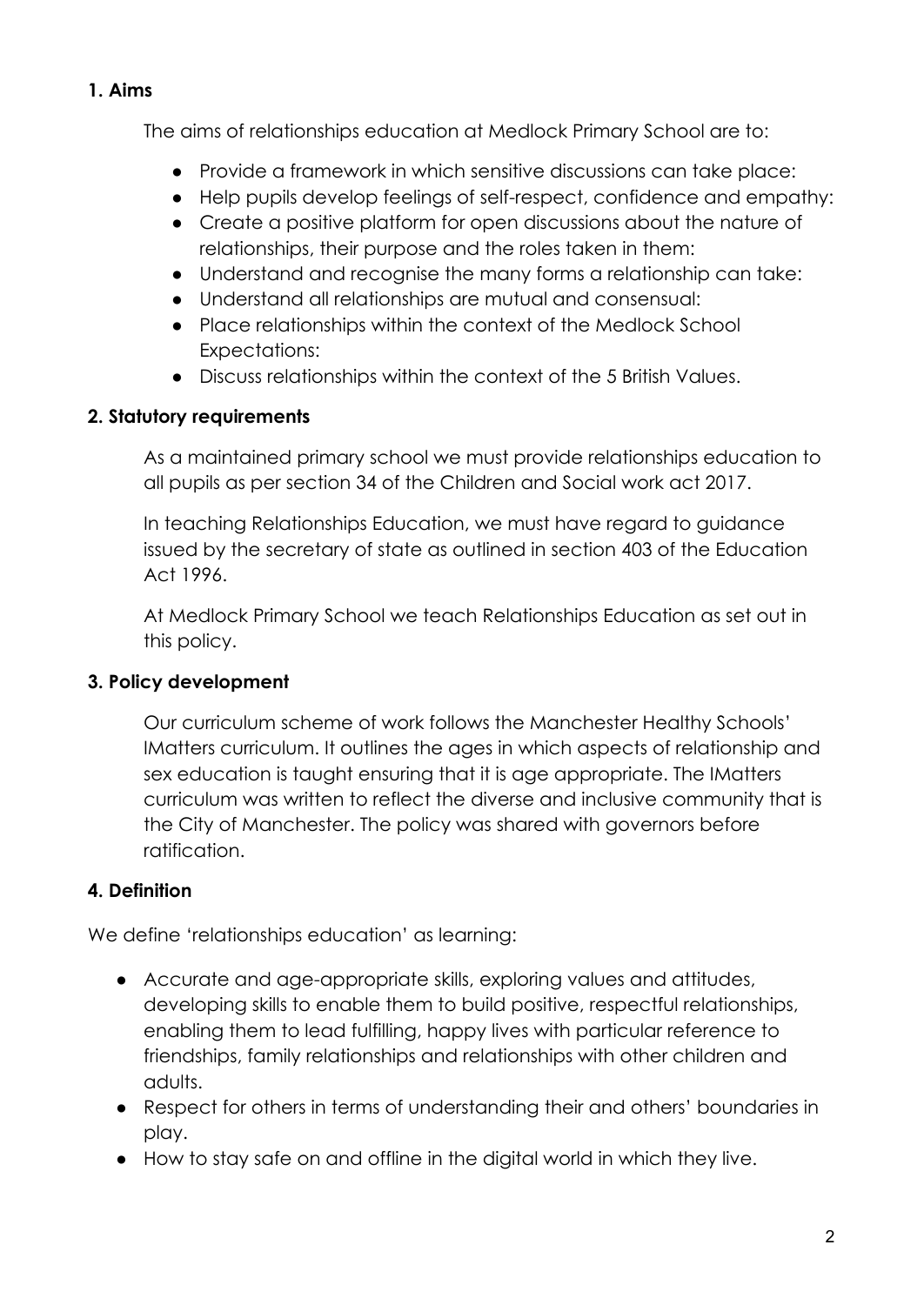● About emotional and mental wellbeing including how relationships can support emotional wellbeing.

We define 'sex education' as enabling children and young people to acquire knowledge about the body, reproduction and how a baby is made.

This will include learning about:

- The main external parts of the body.
- The human body and how it changes from birth to old age (including puberty)
- Reproduction in some plants and animals.

Pupils will be taught about diversity. This will include:

- Identifying similarities and differences between people.
- Recognising and celebrating diversity within our communities.
- Describe different groups to which we are part of in our communities.
- Demonstrating respect for difference and communicating this to others.

When pupils are taught about gender roles they will cover the following topics:

- Identifying gender stereotypes
- Defining the meaning of terms 'stereotype' and 'discrimination'
- Reflecting on what they feel about difference and that different things contribute to identity.

All pupils will be taught to:

- Respect and value similarities and differences.
- Recognise that we are all equal and that it is acceptable to be different.
- Understand who to speak to when they need support, have at least one trusted adult in school that they can name and go to for support.

Our agreed definition of the differences between 'gender' and 'sex' are based on the UK government's definition, the UK government defines sex as:

- referring to the biological aspects of an individual as determined by their anatomy, which is produced by their chromosomes, hormones and their interactions
- generally male or female
- something that is assigned at birth.

The UK government defines gender as:

● a social construction relating to behaviours and attributes based on labels of masculinity and femininity; gender identity is a personal, internal perception of oneself and so the gender category someone identifies with may not match the sex they were assigned at birth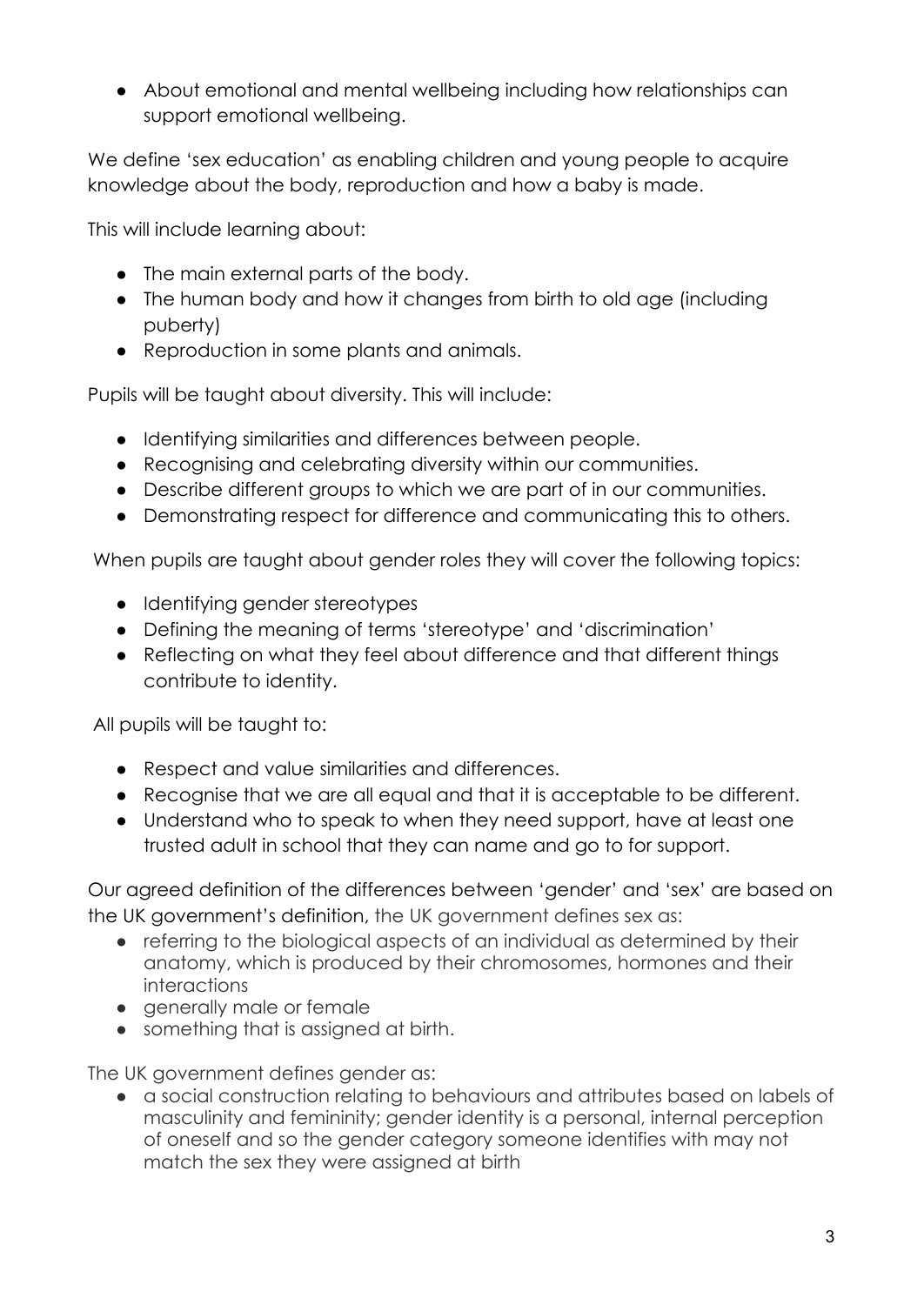• where an individual may see themselves as a man, a woman, as having no gender, or as having a non-binary gender – where people identify as somewhere on a spectrum between man and woman.

#### **5. Curriculum**

Our curriculum is set out as per Appendix 1 and is based on the IMatters curriculum. Relationships teaching is child led and question driven. If pupils ask questions outside the scope of this policy, teachers will respond in an appropriate manner so all pupils are fully informed and don't seek answers online.

#### **6. Delivery of Relationships Education**

Relationships Education is taught within the personal, social, health and economic (PSHE) education curriculum.

Relationships education focuses on teaching the fundamental building blocks and characteristics of positive relationships including:

- Families and people who care for me
- Caring friendships
- Respectful relationships
- Online relationships
- Family structures, marriages and civil partnerships
- Being safe

For more information about our RSE curriculum, see Appendix 1.

#### **7. Roles and responsibilities**

#### **The Governing Board**

The governing board will approve the Relationships policy and hold the headteacher to account for its implementation.

#### **The Headteacher**

The headteacher is responsible for ensuring that Relationships are taught consistently across the school.

#### **Staff**

Staff are responsible for:

- Delivering Relationships Education in a sensitive way
- Modelling positive attitudes to different forms of relationship
- Monitoring progress
- Responding to the needs of individual pupils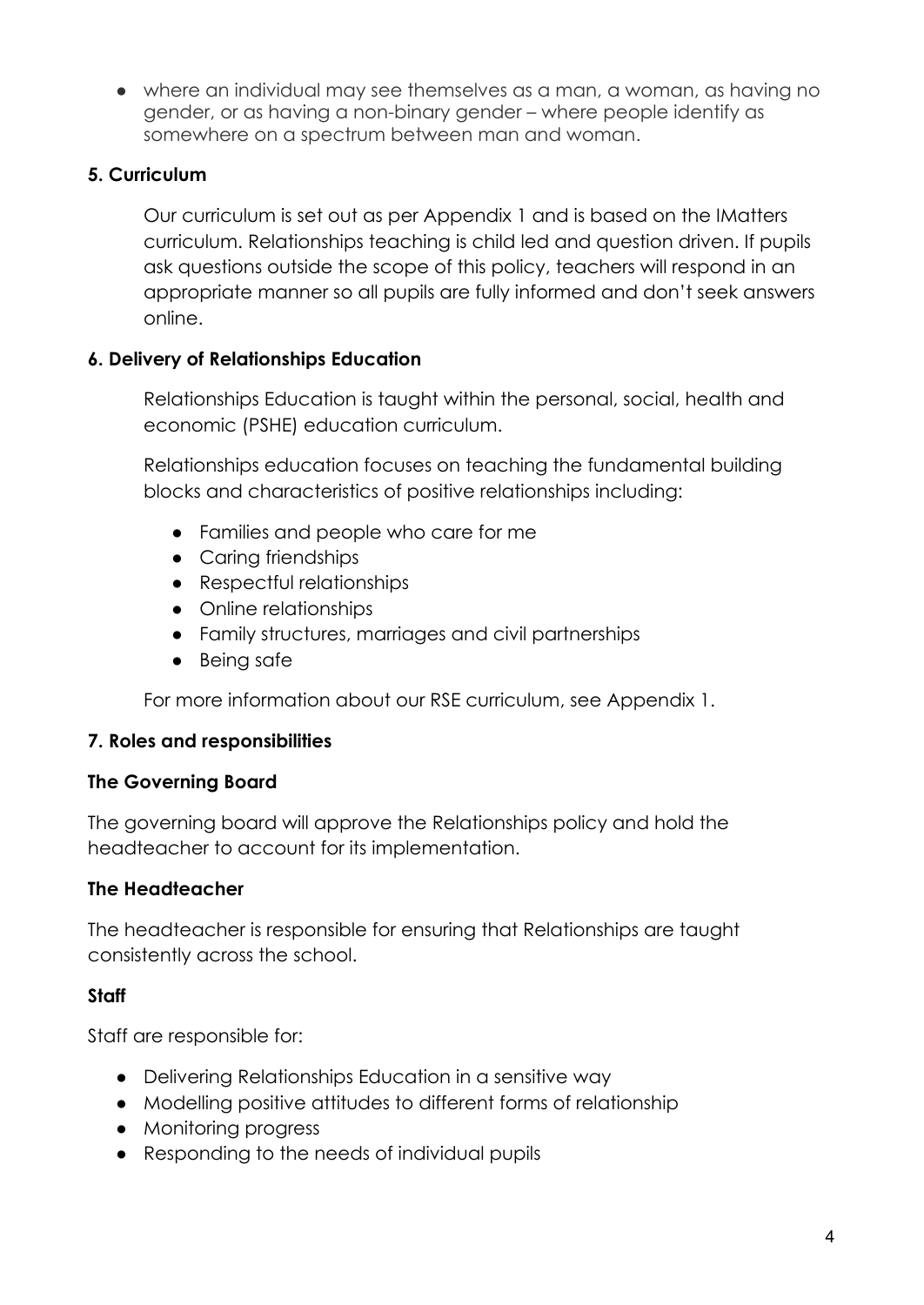#### **8. Parents' right to withdraw**

Parents do not have the right to withdraw their children from relationships education.

At Medlock Primary, sex education lesson that parents can withdraw from is 'How a baby is made.' (Year 6, lesson 3 on the school's website). All other lessons are compulsory. During the summer term an email / letter will be sent to all parents / carers drawing their attention to the three RSE lessons (appendix 2).

Parents/ carers who wish to withdraw from the sex education lesson in year 6 may be invited in to see the Head Teacher / RSE Co-ordinator who may explore any concerns and discuss any impact that withdrawal may have on the child.

Provision will be made for those children withdrawn from the sex education lesson via an alternative PSHE lesson with a teacher or TA present. Please note that withdrawal from sex education in RSE does not withdraw your child from these elements in the statutory National Curriculum for Science (Appendix 3).

#### **9. Monitoring arrangements**

The delivery of Relationships curriculum is monitored by RSE co-ordinator through:

- work scrutiny
- professional conversations
- pupil feedback and questionnaires
- learning walks

Pupils' development in RSE is monitored by class teachers as part of our internal assessment systems.

This policy will be reviewed by the RSE co-ordinator in conjunction with the school's senior leadership team annually. At every review, the policy will be approved by the governing board.

#### **10. Monitoring arrangements**

The delivery of Relationships Education is monitored by the school leadership team. Monitoring takes the form of planning scrutinies, learning walks and in some instances paired or team teaching.

Pupils' development in Relationships Education is monitored by class teachers as part of our internal assessment systems.

This policy will be reviewed annually.

At every review, the policy will be approved by the governing board.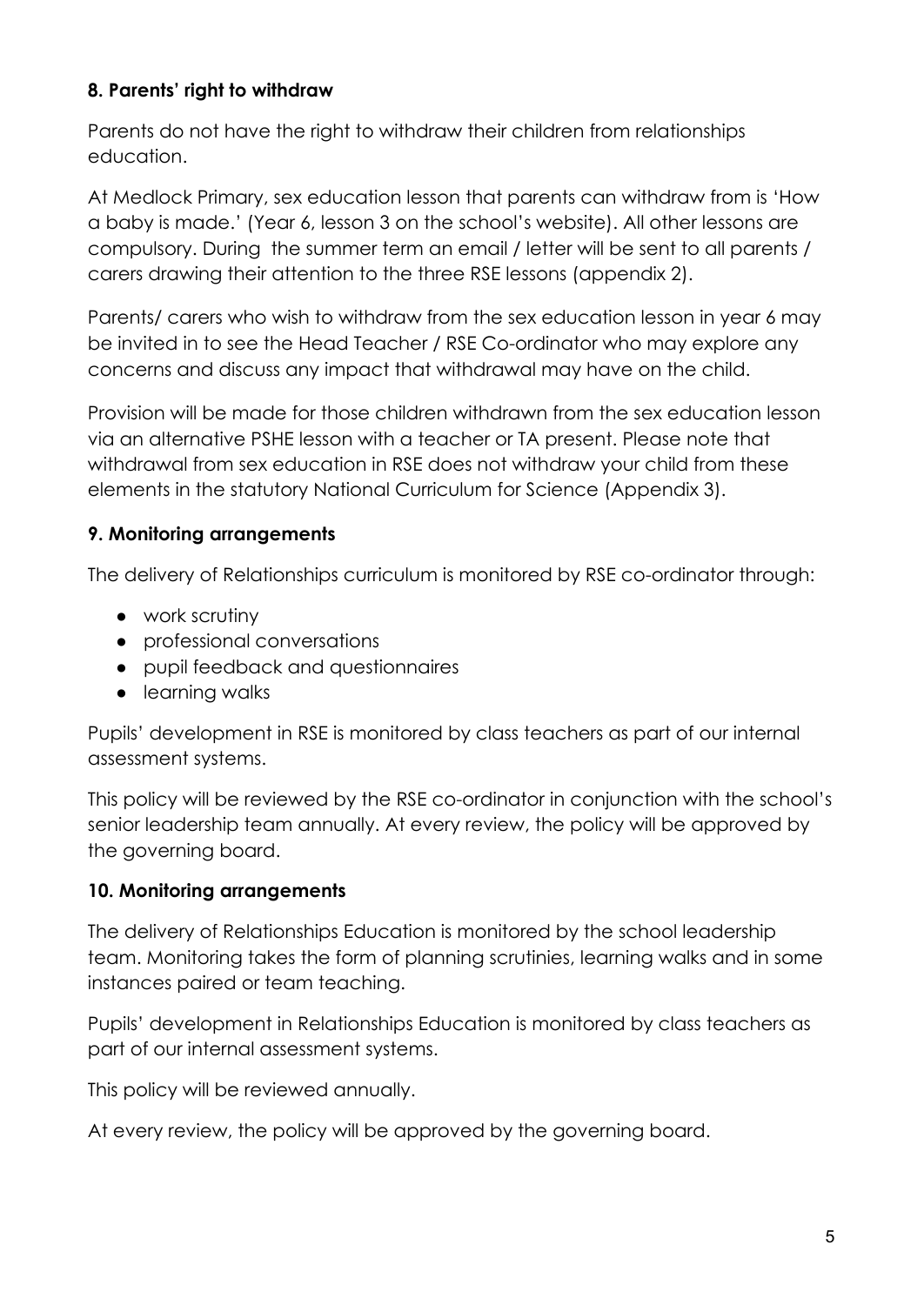# **Appendix 1 - Curriculum Map**

| Year Group | Relationships and Sex Education Curriculum                                                                                                                                             |
|------------|----------------------------------------------------------------------------------------------------------------------------------------------------------------------------------------|
|            | 1. Who are the people in my life that love me and care for me?<br>2. What are the differences and similarities between people?<br>3. What are the similarities between boys and girls? |
| 2          | 1. What is private? (body parts)<br>2. What happens when the body grows young to old?<br>3. What is fair, unfair, kind and unkind? (friendship)                                        |
| 3          | 1. What is personal space?<br>2. What does a healthy relationship look like?<br>3. Why is being equal important in relationships?                                                      |
| 4          | 1. What is diversity?<br>2. Do boys and girls have different roles?<br>3. What changes happen to my body?                                                                              |
| 5          | 1. What is puberty?<br>2. What are the different relationships in my life?<br>3. What is unwanted touch?                                                                               |
| 6          | 1. What changes happen in my life?<br>2. What happens in a loving relationship and what is forced marriage?<br>3. How is a baby made?                                                  |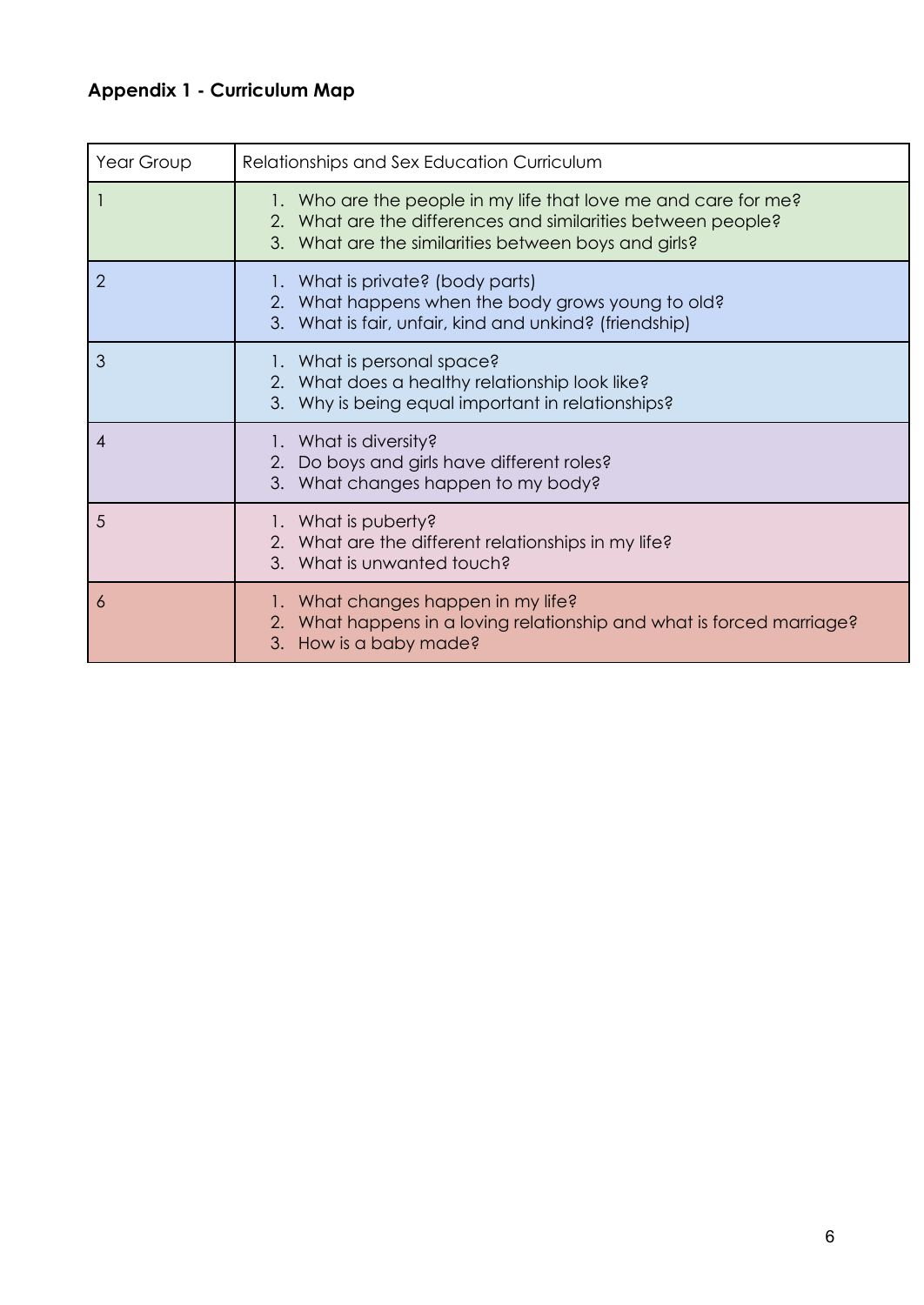#### **Appendix 2 - Medlock Primary School letter to parents issued every summer term (from summer 2022)**

Dear Parent/Carer

Re: Sessions on …………………….

As part of the school's Personal, Social and Health Education programme, your child will soon receive relationship and sex education.

This will include a unit of lessons on self-esteem, healthy relationships, personal safety and growing up.

There is a vast amount of, and sometimes confusing, information about relationships and sex on the internet, on TV, in magazines, etc. which children and young people are exposed to. This can sometimes make an already confusing time seem even more complicated.

The purpose of the upcoming unit is to provide your child with the knowledge and skills to keep them safe in the modern world. The unit will develop attitudes which will help pupils form relationships in a responsible and healthy manner, based on love and respect.

If students are provided with timely and age appropriate information about their bodies and relationships, they can make their transition into adulthood with the confidence and knowledge to understand what is happening to them, and hopefully grow into confident and healthy adults able to make positive choices.

The session in school may reinforce what you are already speaking to your child about at home.

Resources and content of the sessions are available on the school's website [www.medlockprimaryschool.com](http://www.medlockprimaryschool.com) under the curriculum tab.

Yours faithfully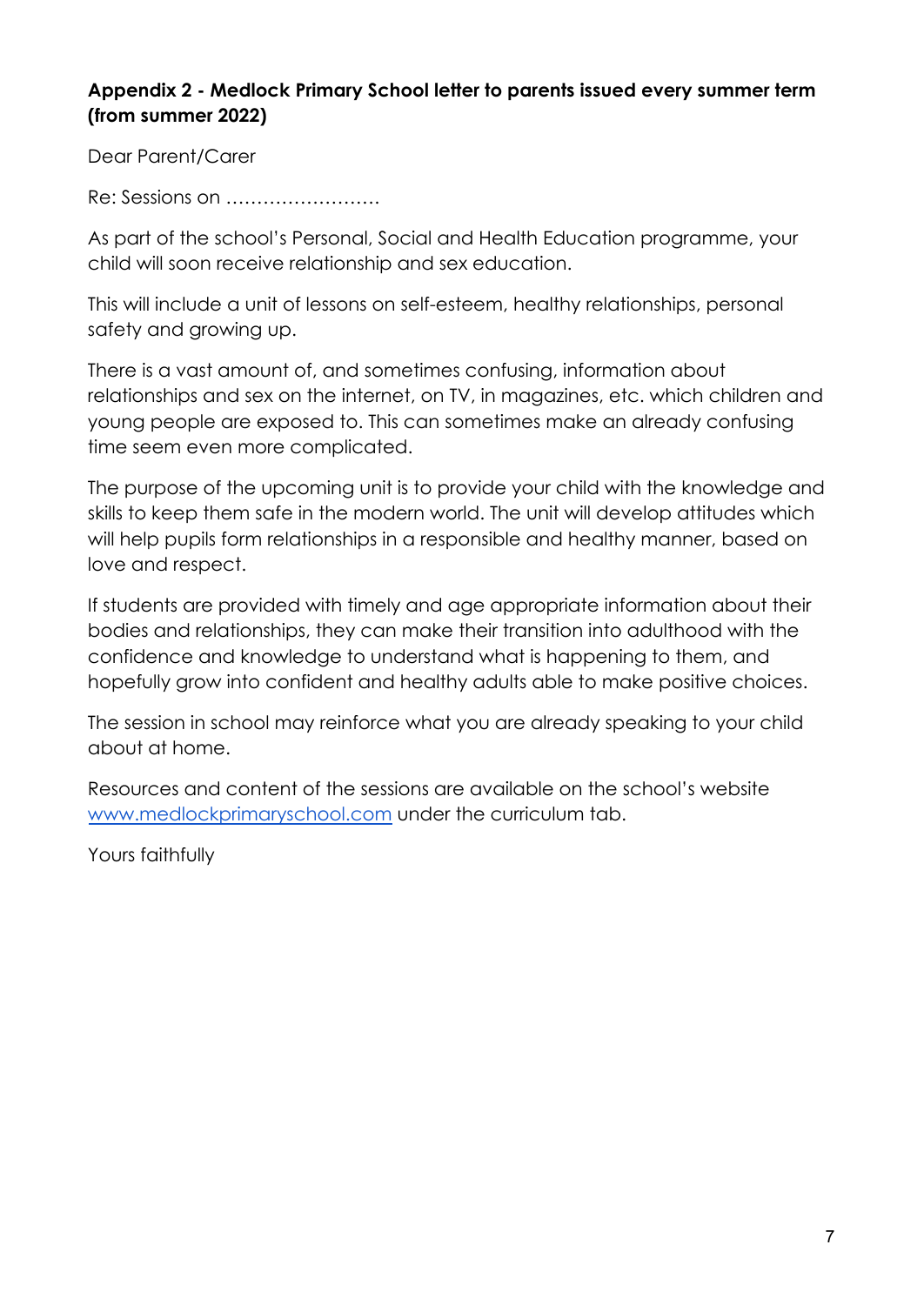#### **Appendix 3 - Statutory Provision in Science Curriculum**

Detailed below are sections taken directly from the updated Science Curriculum Statutory (2014).

The sections detailed are those which specifically mention relationships and sex education. There are other relevant sections, which could create opportunity to discuss relationships and sex education further.

#### **Key Stage 1 Children (Years 1 and 2) should learn to:**

- Identify, name, draw and label the basic parts of the human body and say which part of the body is associated with each sense
- Notice that animals, including humans, have offspring which grow into adults

#### **Key Stage 2 Children (Years 3, 4, 5 and 6) should learn to:**

- Describe the changes as humans develop to old age
- Describe the life process of reproduction in some plants and animals
- Recognise that living things produce offspring of the same kind, but normally offspring vary and are not identical to their parents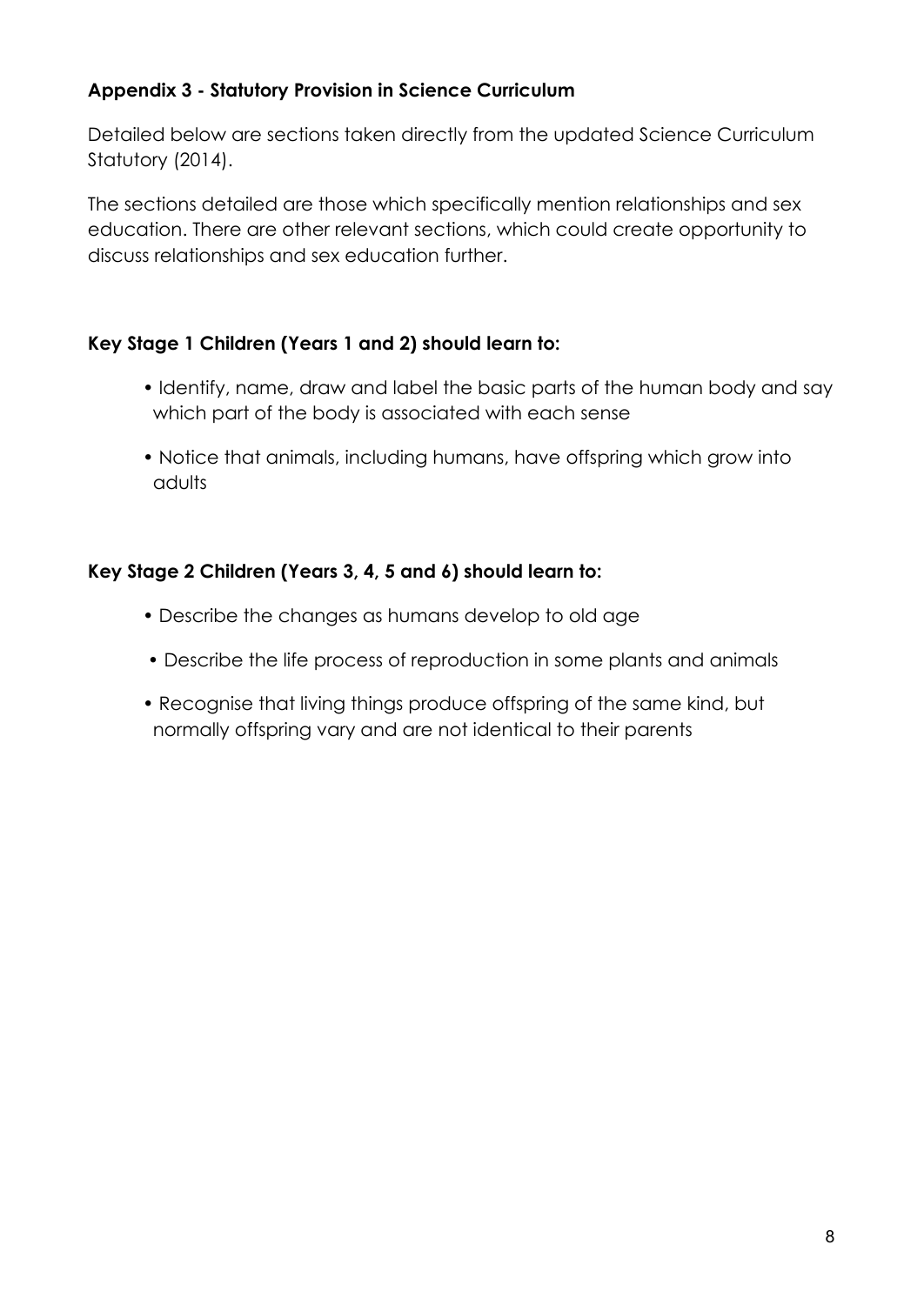**Appendix 4 Medlock School Expectations**

# **School Expectations**

We are kind and helpful We listen to each other We are responsible We love challenge